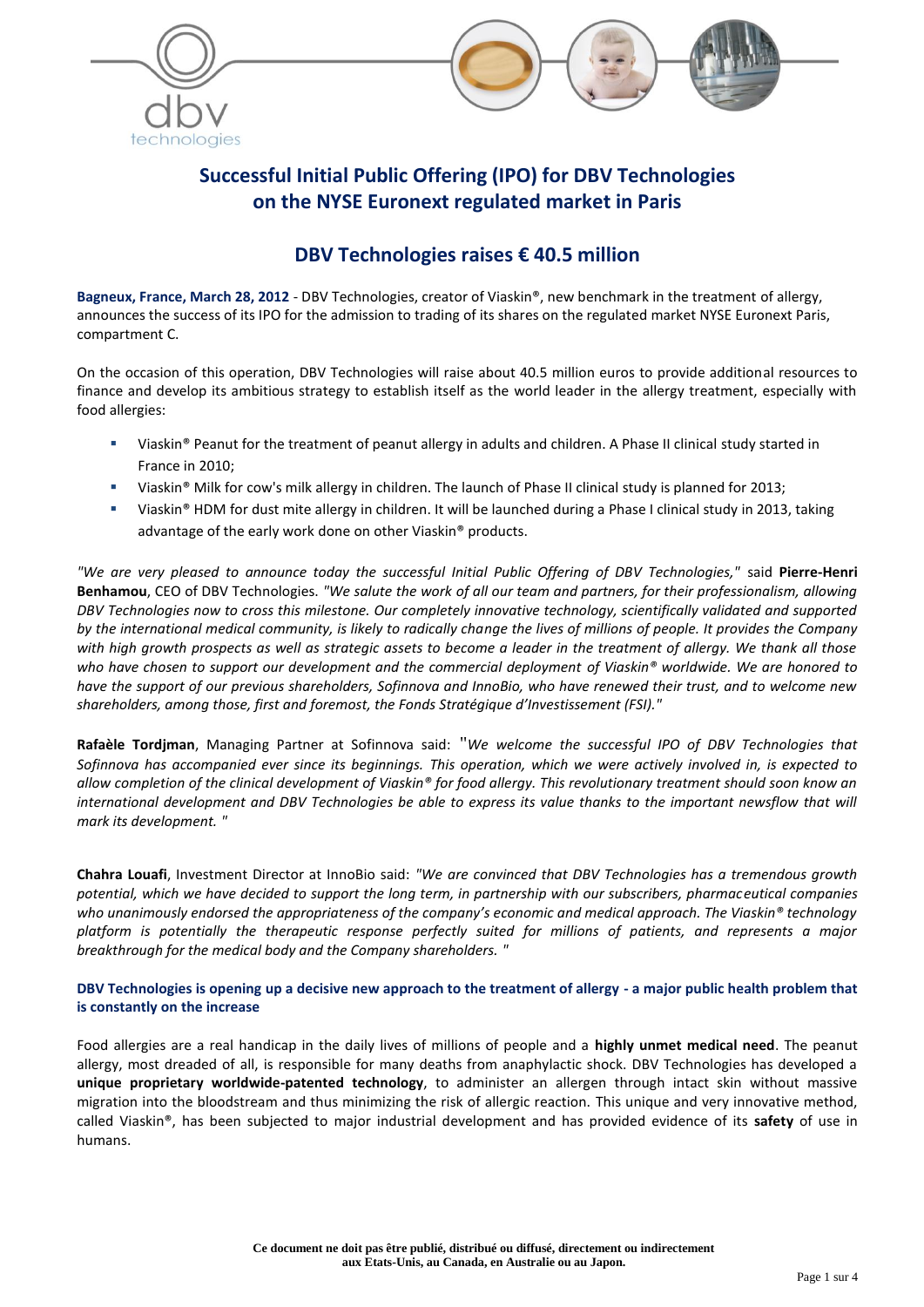

## **GENERAL FEATURES OF THE OFFER**

## **Offer Price**

- The offer price and the aggregate investment is set at 8.86 euros per share.
- This price represents a market capitalization of DBV Technologies at about 118.7 million euros post capital increase.

## **Size of supply and gross proceeds of the transaction (before allocation option)**

- 4,573,171 new shares were issued as part of the offer.
- The gross proceeds of the issuance totaled about 40.5 million euros.
- DBV Technologies has agreed to Societe Generale and Gilbert Dupont acting on their behalf and in the name of and for the account of Natixis, an over-allotment option, exercisable from 28 March 2012 until 26 April 2012 (included), on a maximum number of 142,828 new shares, or approximately 1.3 million euros.

## **Distribution of supply (excluding over-allotment option)**

- Overall Placement: 3, 946, 441 new shares allocated to institutional investors (about 35 million euros and approximately 86.3% of the total amount of shares offered).
- Open price Offer (OPO): 626 730 new shares to the public (or about 5.5 million euros and approximately 13.7% of the total amount of shares offered).
- As part of the OPO, the fraction of A1 orders will be served at 100% and the fraction of A2 orders will be served at 100%.

### **FSI as new shareholder of DBV Technologies and support of existing shareholders**

- The Fonds Stratégique d'Investissement (FSI) takes a stake in DBV Technologies by investing 15 million euros as part of the offer.
- The FSI becomes a long-term and reference shareholder of DBV Technologies holding a 12.6% stake. It is a continuation of the investment made by the fund InnoBio (whose FSI is the main subscriber) in January 2011
- Also all orders of the existing shareholders have been fully served.

### **Timetable for the Offer**

- Negotiations on the Paris NYSE Euronext regulated market of (compartment C) will begin March 29, 2012 in the form of pledge of shares.
- The settlement is scheduled April 2, 2012.

### **The partners in the operation were:**









advisors

**On the occasion of this operation, the company was also advised by:** 

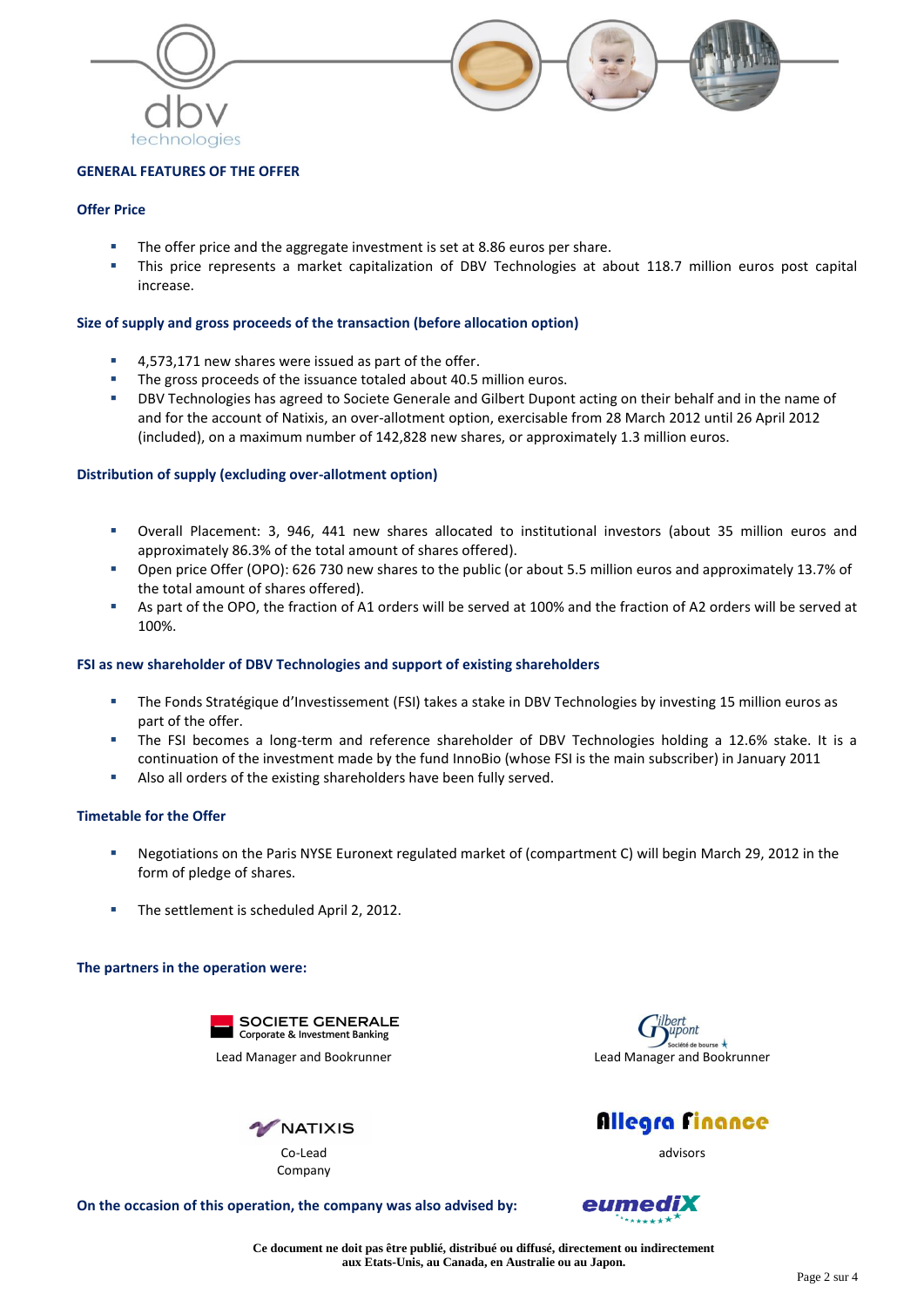



#### **Publicly available information**

The legal and financial documents to be made available to shareholders are available at the company headquarters, Green Square, 80/84 rue des Meuniers - 92220 Bagneux - France.

Copies of the prospectus approved by the AMF March 12, 2012 under the number No. 12-111 (the "Prospectus"), consisting of the registration document filed January 30, 2012 under number I.12-004 (the "Document Base "), updating the Registration Document filed February 27, 2012 under number D.11-1067 (the" Update "), and a 'note d'opération' (including the summary), are available without charge at the registered office of DBV Technologies, Green Square, 80/84 rue des Meuniers - 92220 Bagneux - FRANCE and with the Joint Lead Managers and Bookrunners and Lead. The Prospectus is also available on the websites of DBV Technologies (www.dbvtechnologies.com) and AMF (www.amf-france.org).

DBV Technologies would like the investors to pay attention to Section 4 "Risk Factors" contained in the Registration Document and the Update registered with the AMF and section 2 "Risk Factors relating to the Offer" in the note. The realization of all or part of these risks may adversely affect the activities, results, financial condition and prospects of the company.

#### **About DBV Technologies:**

DBV Technologies is opening up a decisive new approach to the treatment of allergies – a major public health concern that is constantly increasing in prevalence. More specifically, treatments of food allergies represent a major unmet medical need, as these allergies are a true handicap in the everyday life of millions of people. DBV Technologies (incorporated in 2002) has developed a unique, proprietary, worldwide-patented technology, the Viaskin® technology, for administering allergens to intact skin while avoiding any massive transfer to the blood. The Viaskin® technology combines efficacy and safety as part of a treatment that seeks to improve the patient's tolerability of peanut and thus considerably lower the risk of a systemic, allergic reaction in the event of accidental exposure to the allergen. The company has taken this revolutionary method through to the industrial phase.

DBV Technologies is currently focusing on food allergies (peanut and milk), both highly prevalent in children and for which there are currently no effective treatments. For that purpose, DBV has designed two products: Viaskin® Peanut and Viaskin® Milk.

The clinical development program of Viaskin® Peanut has gained the Fast Track Designation from the Food and Drug Administration (FDA). The company plans to eventually develop Viaskin® for young children allergic to dust mites, this disease being one of the leading risk factors for asthma in children.

#### **Contacts**

**David Schilansky** Chief Financial Officer DBV Technologies Tél. : +33(0)1 55 42 78 75 david.schilansky@dbv-technologies.com

#### *New***Cap.**

Financial Communication and investors relations Emmanuel Huynh / Alexandra Schiltz Tél. : +33(0)1 44 71 94 94 dbv@newcap.fr

#### **Warning**

*This release and the information it contains do not constitute an offer to sell or subscribe nor a solicitation of an offer to buy or subscribe for shares in DBV Technologies in any country. The distribution of this release may, in some countries, be subject to specific regulations. Persons in possession of this press release must be informed of any local restrictions and comply with them.*

#### *In particular:*

*This release does not constitute an offer to sell securities or a solicitation for an offer to buy securities in the United States. Shares, or other security, from DBV Technologies may not be offered or sold in the United States unless they are registered under the U.S. Securities Act of 1933, as amended, or as part of an exemption from the registration requirement. DBV Technologies shares have not been and will not be registered under the U.S. Securities Act of 1933, as amended, and DBV Technologies does not intend to conduct any public offering of its shares in the United States.*

*This announcement is an advertisement and not a prospectus within the meaning of Directive 2003/71/EC of the European Parliament and Council of 4 November 2003 as amended, particularly by the Directive of the European Parliament 2010/73/UE and the Council of 24 November 2010, and as implemented in each member State of the European Economic Area (the "Prospectus Directive").*